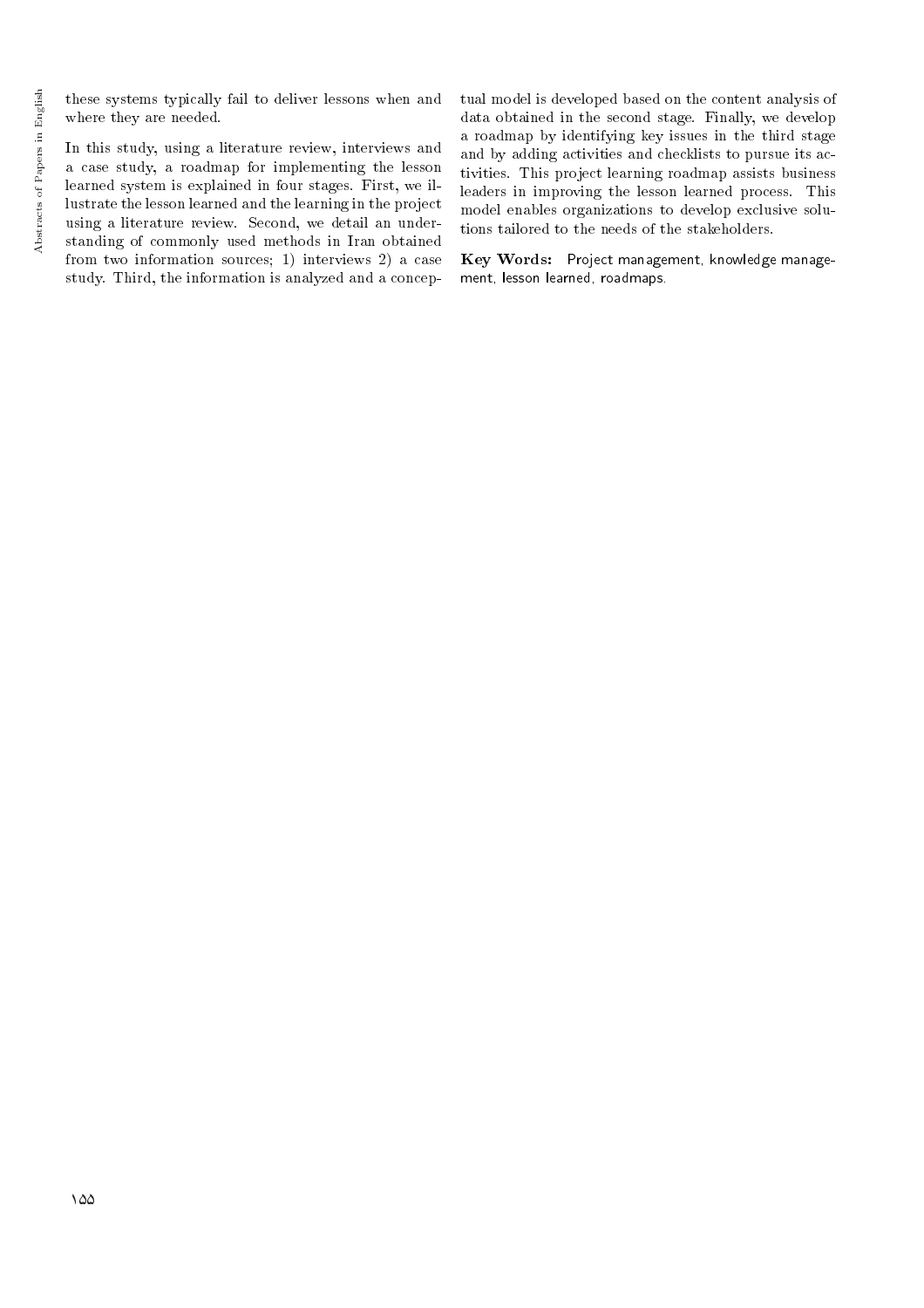# OPTIMIZATION OF A BI-OBJECTIVE (R,Q) INVENTORY POLICY USING OPTIMIZATION VIA A SIMULATION TECHNIQUE CASE STUDY: ARYA CHALK INDUSTRIAL COMPANY

E. J. Nasiri

j.nasiri67@yahoo.com P. Azimi(corresponding author) p.azimi@yahoo.com Dept. of Industrial and Mechanical Engineering Islamic Azad University

Sharif Industrial Engineering and Management Journal Volume 31, Issue 2.1, Page 135-140, Research Note

c Sharif University of Technology

 Received 15 April 2013; received in revised form 11 August 2013; accepted 14 September 2013.

#### Abstract

This paper describes the application of simulation in the bi-objective optimization of an inventory control problem, which is based on a  $(R,Q)$  policy, in an inventory storage system composed of three stores, for an industrial chalk production company. In this inventory policy, when the inventory level is R or less than R, the order is released in amounts of Q. This policy is placed in an inventory policy group with a fixed order size. In this system, customers enter with a probability distribution function and have a demand with a distinct probability distribution. Customers go to stores for their needs, and the system for accountability to customers replenishes the stores. In this paper, the objective is to determine the amounts of R and Q in order to minimize daily inventory holding costs in each store, and also to minimize customer waiting time in the system. For this purpose, using an optimization approach via simulation, the storage system of a company is simulated using an ED model. The simulation model indicates the structure, manner and operation of the system. In this model, using 4Dscript programming language, the manner of the system is coded. After model validation of the present condition of the system using Mann-Whitneys nonparametric test and through the 2k factorial design, scenarios were designed. By executing them in the simulation model, the amount of customer waiting time in the system and the mean of inventory holding costs in each store for  $(R,Q)$  compounds are obtained. Through the amount of objective function for each compound, nonlinear regression models for inventory holding cost and customer waiting time in the system were obtained using Minitab. By solving the regression models using a genetic algorithm, possible answers for problem variables were obtained in a Pareto chart and the results were compared to the present condition of the system. In order to improve system operation among the compounds

obtained from regression models, shown in the Pareto chart, the management species a mixture for determining the policy programming and inventory control of the company.

Key Words: Inventory policy, optimization, simulation, experiment design, regression, holding cost.

# PROJECT LESSONS LEARNED MANAGEMENT IN PROJECT-ORIENTED ORGANIZATIONS

M. Sepehri(corresponding author) sepehri@sharif.edu Management and Economics Sharif University of Technology M. Aftabi meysamaftabi@alum.sharif.edu

Management and Economics Sharif University of Technology

Sharif Industrial Engineering and Management Journal Volume 31, Issue 2.1, Page 141-152, Research Note

- c Sharif University of Technology
- Received 11 November 2013; received in revised form 22 September 2015; accepted 3 October 2015.

#### Abstract

Progressive developments in economics, society and politics have raised knowledge as a key element in development and competitiveness, and knowledge management is considered to be an essential element in this field. By taking the temporary nature of the project into account, dynamics and competitiveness in project-oriented organizations within the business world make the preservation and management of knowledge in project-based organizations more important. The lesson learned system is a knowledge management tool that proposes strategic solutions that avoid wasting time and money and makes perfect use of knowledge management accomplishments. Lessons learned (LL) systems have been deployed in many military, commercial, and government organizations to disseminate validated experiential lessons. They support organizational LL processes, and implement a knowledge management (KM) approach for collecting, storing, disseminating, and reusing experiential working knowledge that, when applied, can signicantly bene fit targeted organizational processes. An effective lesson learned process can substantially improve decision processes, thus, representing an essential chapter in knowledge sharing and knowledge management. Unfortunately,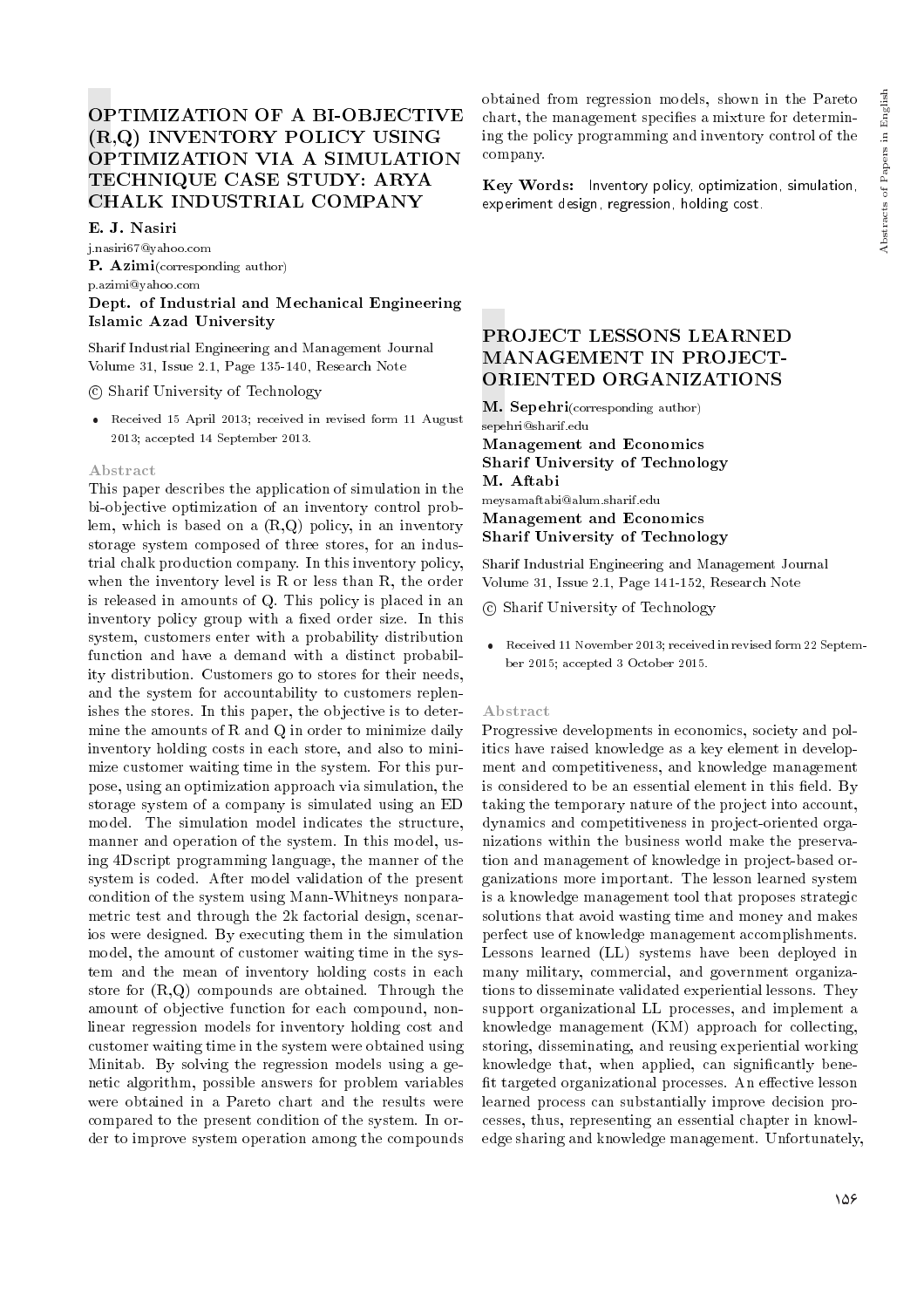considered. Also, as an essential step in reliability evaluation during the design phase, it is necessary to allocate reliability to subsystems, in such a way that full system reliability is satisfied. Performing this process, which is called reliability allocation, creates a more reliable and competitive system, which, at the same time, is compatible with our limitations. The consequences of considering this phase in designing a product are improved design and manufacturing methods, and, as a result, it is possible to gain cheap and reliable products compatible with customer demand. Many parameters that exist in the process of reliability allocation have been generated based on research investigations. These techniques have different attitudes towards performing an allocation process. By analyzing these approaches, the researchers discovered remarkable disorders. These disorders are consequences of weaknesses, some of which all techniques share. One important aspect not considered in these techniques, and considered to be a great weakness, is the importance of subsystems, regarding their place in system configuration and their contribution to full system reliability. In this study, according to the importance and effectiveness of reliability importance measures, we have utilized them as an approach to suggest a new and effective technique. In this process, we use the technique of reliability importance measures to propose a new way to overcome this weakness, and, in two examples, will show the effects of using these measures in the process of reliability allocation. Based on a comparison between the new technique and the two most applicable techniques in literature; ARINC and MAXI-MAL ENTROPY, using one hypothetical and one real example, we have shown the preferable results of the new technique.

Key Words: Reliability allocation, reliability importance measures, fundamental problems, subsystem role in system reliability.

# APPLICATION OF DESIGN FOR SIX SIGMA TO OPTIMIZE MIXED-CONTENT PARAMETERS IN CELLULAR LIGHTWEIGHT **CONCRETE**

M. S. Owlia owliams@yazd.ac.ir F. Shakouhi(corresponding author) farzaneh.shakouhi@gmail.com Y. Z. Mehrjerdi yazm2000@yahoo.com

#### M. S. F. Nezhad fallahnezhad@yazd.ac.ir Dept. of Industrial Engineering Yazd University

Sharif Industrial Engineering and Management Journal Volume 31, Issue 2.1, Page 125-133, Research Note

c Sharif University of Technology

 Received 8 March 2014; received in revised form 7 June 2014; accepted 21 June 2014.

#### Abstract

Although most companies spend less on product design, experience shows that, these companies have to pay higher costs due to production problems or loss of market. Literature studies show that the Design for Six Sigma is a powerful approach for designing products, processes and services. While the tools used in Six Sigma require a process to be in place and functioning, DFSS has the objective of determining the needs of customers and the business, and driving those needs into the product solution so created. DFSS is relevant to the complex system/product synthesis phase, especially in the context of unprecedented system development The aim of this project is to provide a global method for designing robust products based on the Design for Six Sigma methodology. The methodology integrates three concepts: reliability-based optimization, robust design and multi-objective optimization. The methodology proposed for the design of Six Sigma can be explained in four stages: formulation, optimization, simulation and selection. The algorithm is to generate several Paretooptimal solutions at the optimization stage. The algorithm was applied to the design of lightweight concrete blocks, with consideration of customer need, in three main areas: weight blocks, cost blocks and strength blocks. First, considering expert preferences, the mathematical modeling of the blocks was determined. Second, interactive multi-objective algorithms, taking the decision maker's preferences into account, were developed to generate twelve Pareto-optimal solutions that maintain a probability of constraint satisfaction. Then,  $1\sigma$ solution optimization (per cubic meter of: 409 kg of cement, 1.4 kg of Polypropylene bers, 12.14 kg of silica and 8.8l of foam) was adopted for implementation as a compromise between the three criteria (the savings compared to the baseline solution, the coefficient of variance (robustness), and the degrees of desirability). The results show that the variable Polypropylene fibers cause the most variations in cost functions, while Polypropylene bers, silica, water and foam are the most critical variables for the constraint. Blocks were built and compressive strength was obtained that was consistent with the calculated result.

Key Words: Design for six sigma, robust design, optimization, reliability, lightweight concrete block.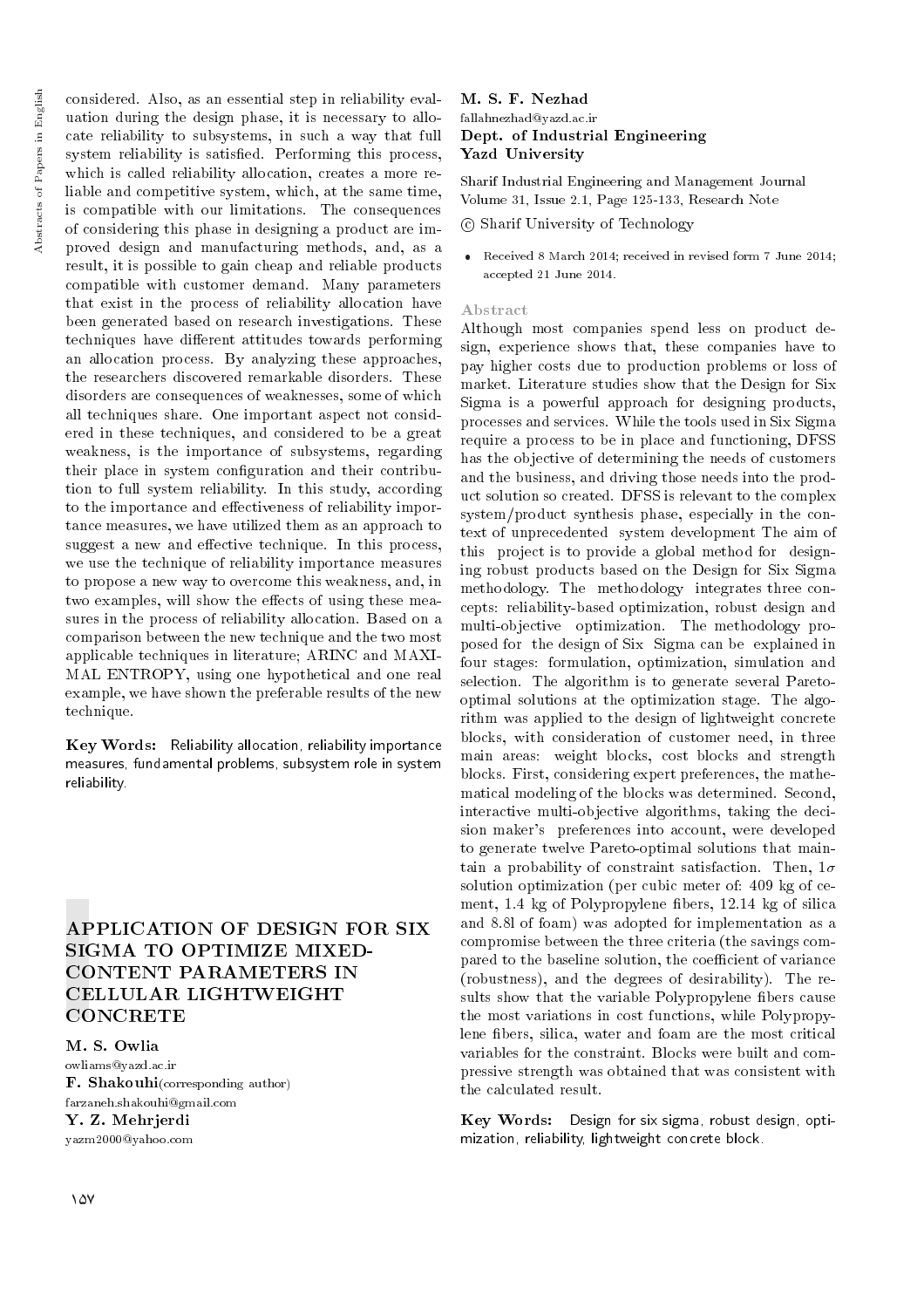cost effectiveness. The objective functions are of different importance. Humanitarian objectives are naturally more important than the third objective. Therefore, the hierarchical approach proposed in [2] is applied to solve the presented model. This approach achieves the optimal solution if the multi-objective model has a single optimal solution. Otherwise, it attains one of the optimal solutions. Finally, the logistics of commodities and injured persons in region 17 of Tehran are studied using the proposed model.

Key Words: Humanitarian logistics, disaster relief, robust optimization, temporary distribution and medical center, response to earthquake.

# CALCULATION OF MAINTENANCE INDEX AND IDENTIFICATION OF CRITICAL SOURCE OF DELAYS CASE STUDY: MAHD KHODRO FESHARAKI

A. E. Jahromi(corresponding author) eshragh@sharif.edu Dept. of Industrial Engineering Sharif University of Technology S.H. Ahmadi hosein.ahmadi@ut.ac.ir Dept. of Industrial management Tehran University S. Gheysipour gheysipour s@yahoo.com Dept. of Industrial Engineering Sadjad Institut

Sharif Industrial Engineering and Management Journal Volume 31, Issue 2.1, Page 107-115, Research Note

c Sharif University of Technology

 Received 18 August 2013; received in revised form 21 January 2014; accepted 19 April 2014.

#### Abstract

The maintenance process is one of the most necessary processes in every organization, whose main task is to maintain machines in desired conditions or restore machines from non-optimal (non-operational) to optimal (operational) conditions. Machine failure results in the loss of availability time of machines and an increase in organizational costs. It increases the time of production causing irreparable damage to the company. Therefore, improving process performance and, as a result, improving the maintenance process, has been considered by many experts.

In this paper, first we calculate the maintenance index, such as, "Mean Time Between Failure", "Mean Time To repair", and "Mean Time To Failure". Calculating this index is undertaken by using two approaches; \time of declaration" and \time of repair". Then, we calculate "reliability", and "availability in time units" for  $3$ machines: a 250 ton hydraulic, a 65 ton press and a heckert type. By checking the routine of failure in the past (during the first  $8$  months of 1388) and forecasting the following 4 months, it is seen that this failure follows an exponential distribution using the chi-square test. In addition, we proposed a new model for reasons behind machine failure, in which the greatest emphasis is on the major delays not due to repair. Also, we used this model to find the rate of delay for more important machines in the system. Finally, a table is created to explain the total rate of units for the delay factor at Mahd Khodro Fesharaki Company. The greatest effect is the lack of commitment of contractors, management weakness of the maintenance unit, and financial issues. It should be noted that the goal of this paper is to identify weakness and delay factors, so a solution is proposed for improving these delay factors and weaknesses.

Key Words: Reliability, availability, maintenance, mean time between failure, mean time to repair, failure probability.

# A NEW TECHNIQUE IN RELIABILITY ALLOCATION USING RELIABILITY IMPORTANCE MEASURES

#### A. Noroozian

alinoroozian65@gmail.com A.E. Jahromi(corresponding author) eshragh@sharif.edu

#### Dept. of Industrial Engineering Sharif University of Technology

Sharif Industrial Engineering and Management Journal Volume 31, Issue 2.1, Page 117-124, Research Note

- c Sharif University of Technology
- Received 7 September 2013; received in revised form 11 April 2014; accepted 21 June 2014.

#### Abstract

In the process of designing a product or a physical system, reliability engineering is an important factor to be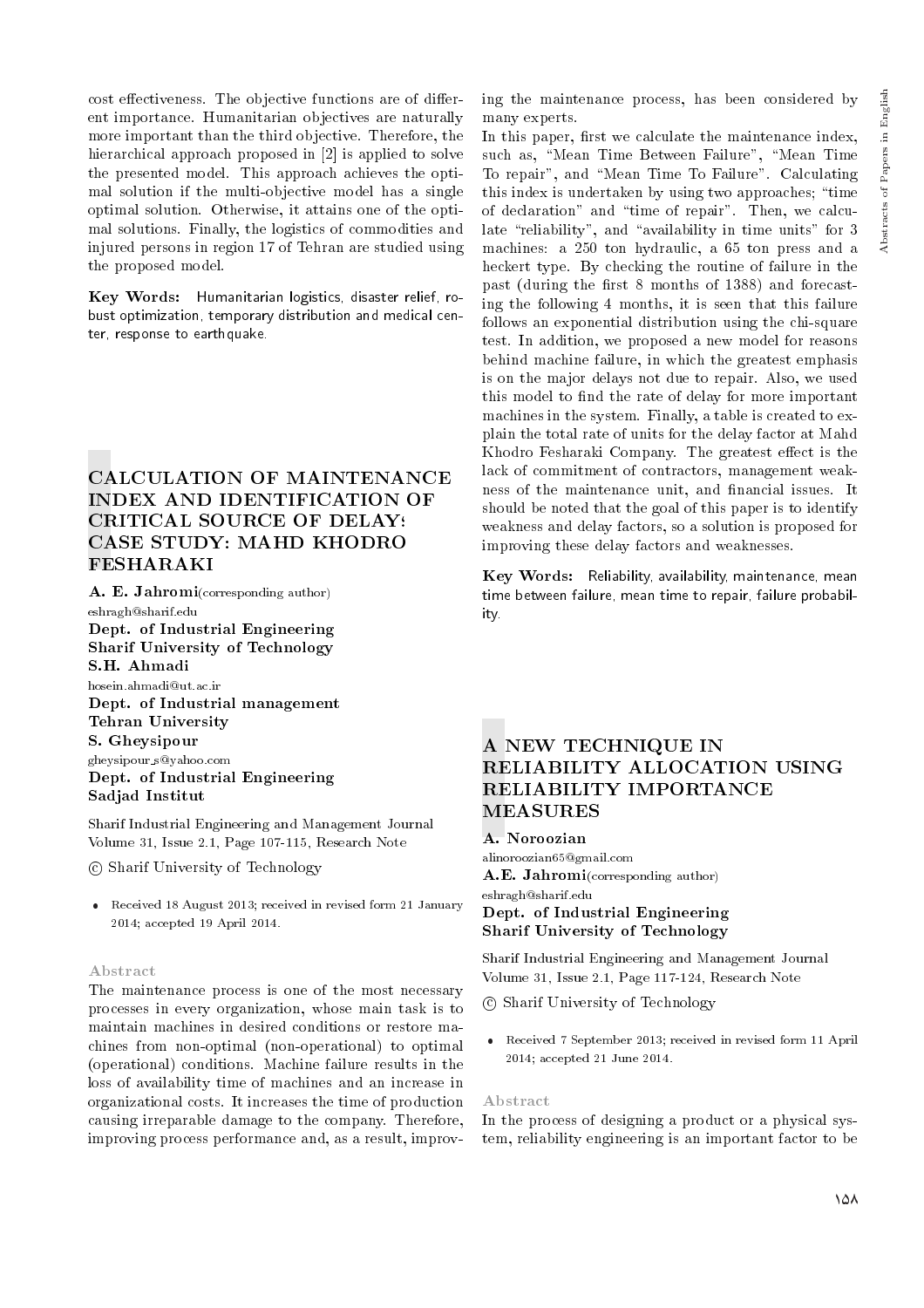Received 11 November 2013; received in revised form 26 February 2014; accepted 8 April 2014.

#### Abstract

In most experiments, the experimenter is interested in identifying effective controllable factors to model their relationship function. The classic approaches of response surface methodology and experimental design need to meet some requirements such as residual normality. However, in many real world applications, the assumptions may be violated. In such cases, data transformation methods can be an alternative. However, the mentioned method may increase total error in multiple response analyses. Genetic programming is a meta-heuristic approach in determination of effective controllable variables, and has been previously applied to many areas. One of the major differences between GP and the GA (Genetic Algorithm) is in the representation of the solution. In addition, GP is used to identify a suitable relationship function between variables, while the GA is used to optimize an objective function and find the near optimal values of decision variables. Therefore, each solution in GP represents one equation of the relationship function between variables. In this paper, genetic programming is applied for determination of the relation function between the response variables and controllable factors for non-deterministic, non-normal distributed responses. In other words, three steps are considered in the proposed method. In the first step, a relation function is estimated for each response according to the GP. Then, all estimated response functions are aggregated to a single response by the desirability function. In the last step, a GA is used for optimization of the extracted integrated function. Moreover, three examples are used to illustrate applications of the proposed method. In the first example, the efficiency of the proposed method in a single response problem is considered. The second example is used to compare the performance of the proposed method with the result of the regression method, while residuals have non-normal distribution. In the last example, the proposed method is applied to a multiresponse problem in a real case study from the literature. Finally, the computational results of simulated data and previous studies confirm that the proposed method has a proper performance in determination of a suitable level of controllable factors.

Key Words: Design of experiments, multi response variables, non-deterministic residuals distribution, genetic programming, genetic algorithm.

### A MULTI-OBJECTIVE ROBUST OPTIMIZATION MODEL FOR

# LOGISTICS PLANNING IN AN EARTHQUAKE RESPONSE PHASE, CONSIDERING TEMPORARY DISTRIBUTION CENTERS AND MEDICAL CENTERS

#### R. Mohammadi

r.mohammadi86ie@gmail.com S.M.T. Fatemi Ghomi(corresponding author) fatemi@aut.ac.ir Dept. of Industrial Engineering Amirkabir University of Technology F. Jolai fjolai@ut.ac.ir

#### School of Industrial Engineering and Systems College of Engineering, University of Tehran

Sharif Industrial Engineering and Management Journal Volume 31, Issue 2.1, Page 93-105, Original Article

c Sharif University of Technology

 Received 29 December 2013; received in revised form 27 June 2014; accepted 8 July 2014.

#### Abstract

Logistics management is a key issue that should be considered for an appropriate response to earthquakes. The problem of interest is the outgrowth of a recent paper [2], where they focused on the logistics of relief items among distribution centers, and the demand nodes and logistics of injured persons among affected areas and hospitals for a prolonged period of time. The main drawback of their approach is that vehicles require to travel long distances among demand points, distribution centers and hospitals. In fact, they did not consider intermediate/temporary nodes to facilitate the logistics operations. In practice, temporary depots and medical centers are also established to facilitate the logistics of commodities and for serving injured people. This paper presents a multi-objective, multi-period model to manage the logistics of both commodities and injured people in the earthquake response phase. In the presented model, the optimal location of temporary distribution centers and the optimal capacity of medical centers are considered. Relief items can either be directly delivered from distribution centers to affected areas or they can be shipped from distribution centers to temporary depots, and, then, from temporary depots to affected areas.

According to uncertain parameters, such as demand quantity, supply quantity, number of injured persons and capacity of medical centers, a robust optimization method is applied to deal with uncertainties.

The presented model attempts to minimize the number of unserved persons, the number of unsatisfied demands and the number of utilized vehicles. The first two objectives are humanitarian objectives and the third leads to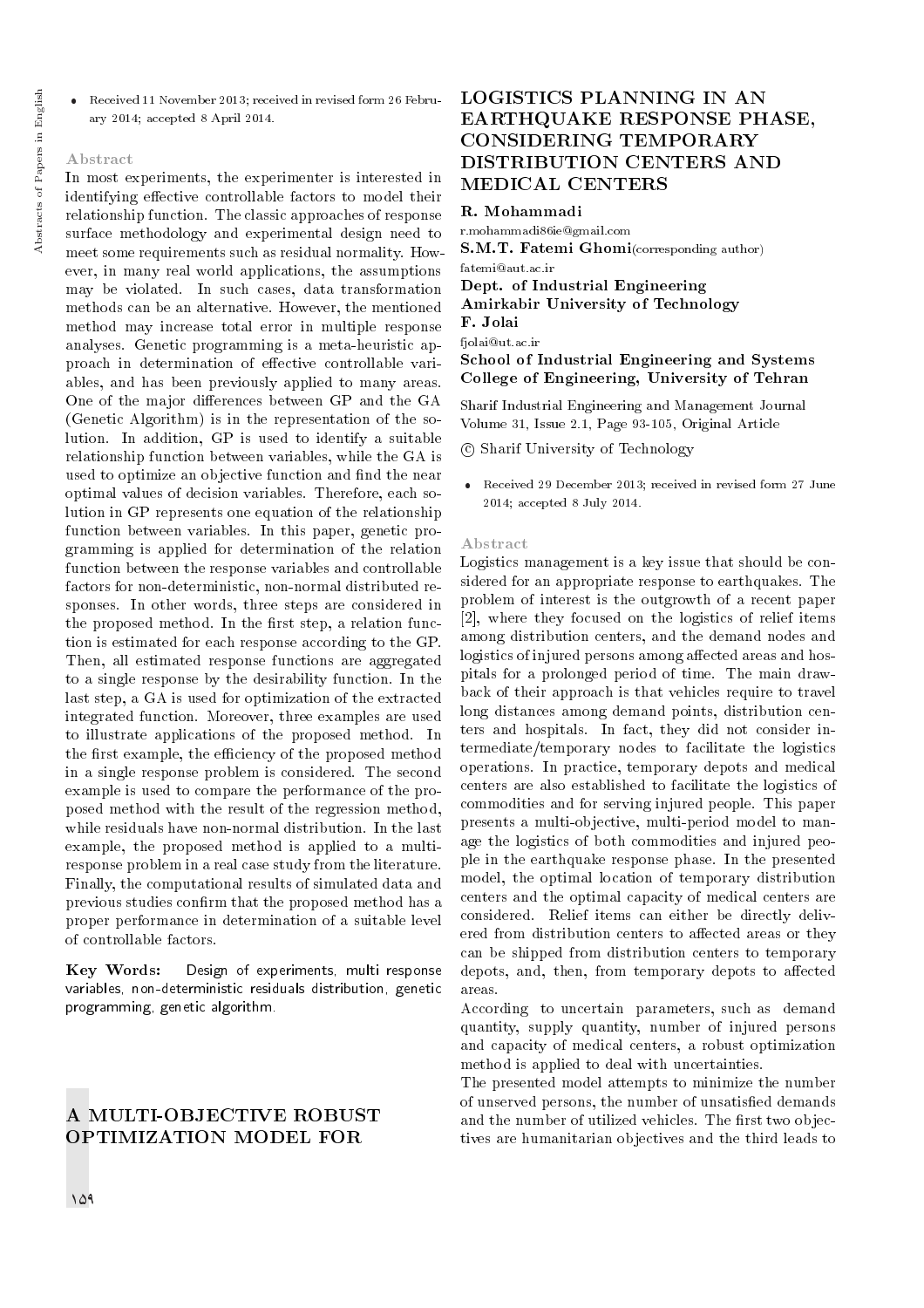minimization of buyer costs, volume of defective produce and delayed received goods, are considered. Two Pareto-based multi-objective meta-heuristic algorithms, namely; the non-dominated sorting genetic algorithm (NSGA-II) and the non-dominated ranking genetic algorithm (NRGA), are proposed to solve the supplier selection proposed model. Since the solution quality of all meta-heuristic algorithms severely depends on their parameters, the Taghuchi method has been utilized to tune the parameters of the algorithms. Finally, computational results obtained by implementing the algorithms on several problems of different sizes demonstrate the performance of the proposed methodologies.

Key Words: Supply chain, supplier selection, multi objective decision making, non-dominated sorting genetic algorithm, non-dominated ranking genetic algorithm.

# ASSESSMENT AND IMPROVEMENT OF THE RELIABILITY OF THE PELLETS 23 MM GUN TUBE USING BAYESIAN NETWORKS AND FUZZY FAILURE MODE AND EFFECT ANALYSIS

M. Karbasian(corresponding author)

mkarbasi@mut-es.ac.ir B. Khayambashi khayambj@yahoo.com O. Youse oyouse@iust.ac.ir P. Naseri tala8617@gmail.com Dept. of Industrial Engineering Malek -Ashtar University of Technology

Sharif Industrial Engineering and Management Journal Volume 31, Issue 2.1, Page 73-81, Original Article

c Sharif University of Technology

 Received 27 October 2013; received in revised form 27 February 2014; accepted 14 April 2014.

#### Abstract

The process of development and expansion of advanced industries with abundant industrial production in the current era reveals the necessity of the implementation of preventive methods in dealing with possible failures. This necessity becomes more evident in industries whose real value of produce encompasses a large volume of potential assets (e.g. the munitions industry). Reliability is one of the most important qualitative characteristics of components, products, and large, complex systems

that play a crucial role in the performance of such equipment.

Modern engineered products, from each component to large systems, must be designed and produced in such a way as to have the necessary reliability. In every industry, especially the aerospace industry, it would be dangerous and harmful from different economic, human, and political aspects when a system fails or becomes dysfunctional. The current trends in various industries indicate that establishing a system capable of quickly referring the failure rate of a product, or estimating its reliability, is a requirement for each industry. The reliability of a system is the probability that the system will perform a given task under certain conditions and at certain time intervals. According to this definition, it is obvious that reliability indicates the continuation of functionality without failure (e.g. in accomplishing a mission). Therefore, reliability is defined as the probability that a system or component remain functional without failure. Reliability is of crucial importance in the arms industry. One of the products of the arms industry is the anti-aircraft missile, which is used against enemy threats. If such a product is functional or becomes functional late, there will be irreparable damage, which itself adds to the importance of the product.

In this study, first FFBD and FBD are used in order to calculate reliability and improve the functionality of munitions and weapon systems. Then, higher levels of FTA are identied using a FBD. After that, RBD is prepared, and reliability is estimated using the Fuzzy-Bayesian technique. Finally, design errors are identied and improved using a Fuzzy FMEA.

Key Words: Reliability, function flow block diagram (FBD), fault tree analysis (FTA), fuzzy bayesian networks, failure mode and effect analysis.

# MODELING OF MULTI-RESPONSE PROBLEMS WITH NON-DETERMINISTIC NON-NORMAL DISTRIBUTED RESPONSES USING GENETIC PROGRAMMING

M. Bashiri(corresponding author) bashiri.m@gmail.com H. Hasanzadeh h.hasanzadeh@shahed.ac.ir Dept. of Industrial Engineering

# Shahed University

Sharif Industrial Engineering and Management Journal Volume 31, Issue 2.1, Page 83-91, Original Article

c Sharif University of Technology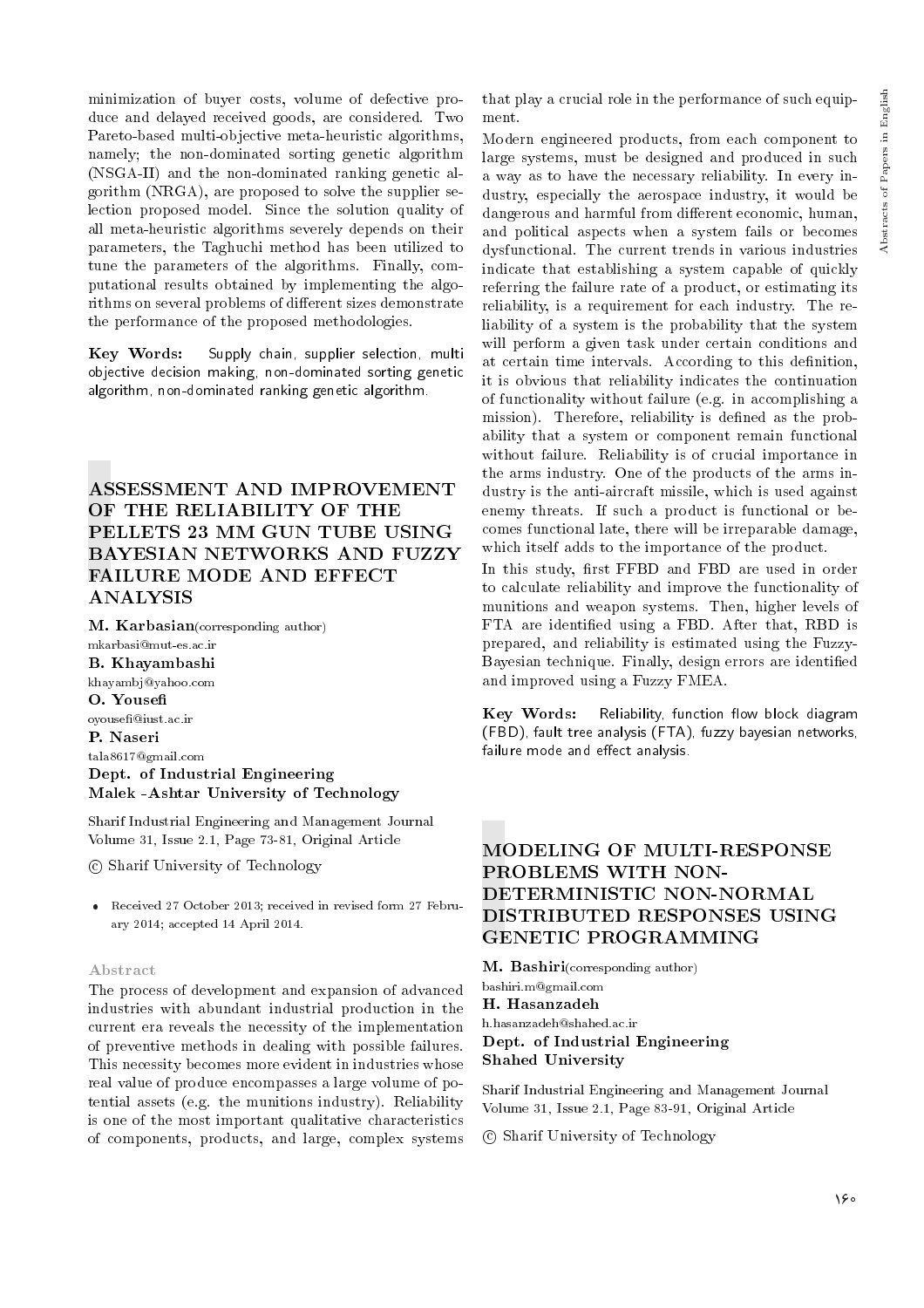#### M.H. Mokhtarani mokhtarani@ut.ac.ir Dept. of Industrial Engineering University of Tehran

Sharif Industrial Engineering and Management Journal Volume 31, Issue 2.1, Page 49-59, Original Article

c Sharif University of Technology

 Received 2 December 2013; received in revised form 10 April 2014; accepted 10 May 2014.

#### Abstract

Global competitiveness has recently become a big challenge for many companies around the world, which are forced to seek lower costs and higher quality for what they produce. The prosperity of manufacturing firms depends on selecting and producing products which provide customer satisfaction to meet multiple objectives. If a company is able to produce customer-oriented products at a low price and in minimum time, it can be successful. So, customer need analysis should be paid attention to in product development and the design phase. Also, the technical capabilities of a manufacturing firm and the restrictions of a company should be considered. In this way, they have one big challenge: How can they respond effectively to different and easily changing customer demands? By focusing on customer opinion, Quality Function Deployment (QFD) has been developed. Quality Function Deployment (QFD) is a robust, efficient and powerful tool in the design, development and planning of products. QFD has been used in many industries and companies over the last few decades. The main function of QFD is conversion of the voice of the customer (VOC) to Technical Characteristics (TCs). However, it is not always easy to prioritize and assess TCs during the total mass of information from the different customer attitudes. This paper provides a methodology for the development of an intelligent Quality Function Deployment (IQFD) and points for developing an intelligent system based on a fuzzy inference system, in order to capture information through the House of Quality (HOQ) matrix. The paper describes the need for development of intelligent QFD to make it easier for engineers and managers to choose between TCs and improve the quality of products and systems. This paper is composed of a background of QFD, a review of related research work, and representation of an intelligent system for its analysis. Then, it applies the proposed methodology to a case study of House of Quality for the design of a new undergraduate curriculum in the mechanical engineering department of the university of Wisconsin-Madison.

Key Words: Quality function deployment, house of quality, expert system, fuzzy inference system, technical characteristics.

# PRESENTATION OF A NOVEL, MULTI OBJECTIVE MODEL FOR THE SUPPLIER SELECTION PROBLEM IN A SUPPLY CHAIN, AND ITS SOLUTION USING PARETO-BASED META-HEURISTIC ALGORITHMS

M. Karimi

marziek@ymail.com Dept. of Industrial Engineering Shahid Bahonar University, Kerman A. Kazemi(corresponding author)

abkaazemi@qiau.ac.ir

M. Azizmohammadi

m.azizmohamadi@gamil.com Dept. of Industrial and Mechanical Engineering Islamic Azad University, Qazvin

Sharif Industrial Engineering and Management Journal Volume 31, Issue 2.1, Page 61-71, Original Article

c Sharif University of Technology

 Received 21 October 2013; received in revised form 26 April 2014; accepted 1 June 2014.

#### Abstract

Supplier selection is one of the most critical activities of purchasing management in a supply chain, because of the key role of supplier performance in cost, quality, delivery and service towards achieving its objectives. Selecting the right supplier signicantly reduces purchasing costs and improves corporate competitiveness, which is why many experts believe that supplier selection is the most important activity of a purchasing department. Supplier selection is a multiple-criteria  $decision-making (MCDM) problem that is affected by$ several conflicting factors. Consequently, a purchasing manager must analyze the trade-off between the several criteria. MCDM techniques support the decision makers (DMS) in evaluating a set of alternatives. In a real situation, for supplier selection problems, the weights of criteria are different and depend on purchasing strategies in a supply chain. It is a common practice for suppliers to offer quantity discounts to encourage the buyer towards larger orders. In this case, the buyer must decide what order quantities to assign to each supplier. This is a complicated multiobjective decision-making problem affected by several conflicting factors. This paper develops a mixed integer nonlinear programming model to coordinate the system of a single buyer and multiple vendors under an incremental quantity discount policy for the vendors. In this paper, in addition to considering incremental discount strategies, the cost of shortages is also considered. In this model, three goals, including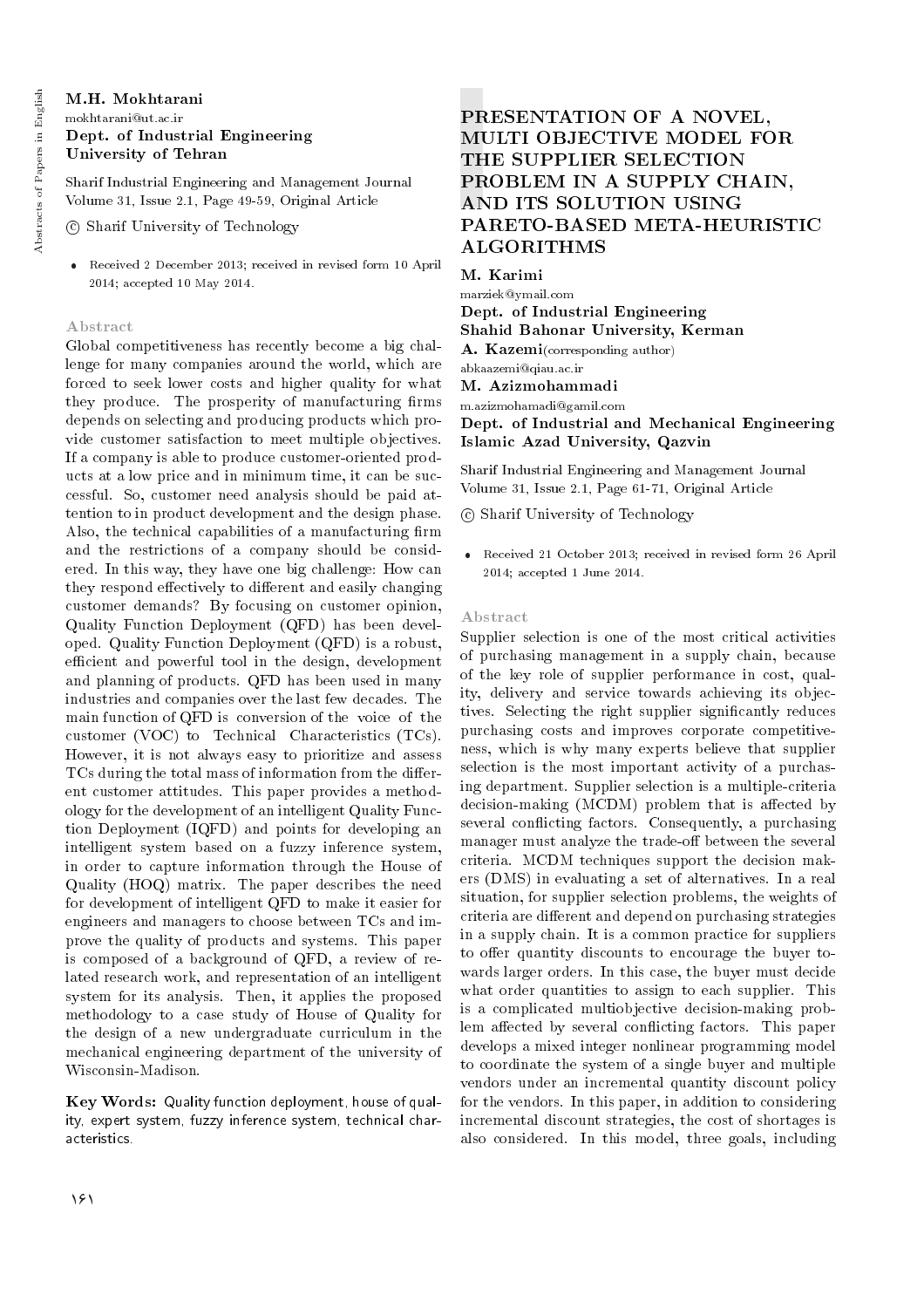and the use of global suppliers have all motivated the study of risk management in the supply chain. Supply chain risks can arise from multiple sources, including political events, demand fluctuation, technological changes, financial instability and natural disasters, etc. To be able to handle these risks, Supply Chain Risk Management (SCRM) is needed, and specic responses and strategies for the management of risk are required. Supply Chain Risk Management plays a major role in successfully managing business processes in a proactive manner.

The general trend towards focusing more on core competencies has forced companies to use outsourcing strategies and has led to the appearance of the supply chain. Also, due to the rapid advancement of technology, the basic supply chain is rapidly evolving into what is known as a "Supply Network". The Supply Network is also faced with these risks, so it requires specific and adequate responses such as techniques, attitude and strategies for their management. In this article, we focus on supply network risk management and propose a fuzzy mixed-integer linear programming model for designing a supply network, including selection of suppliers, manufacturers and distribution centers among potential choices and the determination of material flow between them. This is done by considering risks in different layers of the network, such as the operational risk of suppliers, the operational and financial risks of manufacturers and the disruption risk of distribution centers. Value at risk (VaR), generalized extreme value theory (EVT) and cash flow at risk (CFaR) methods are used to present a model for quantication of these risks, and the fuzzy set theory is used to represent the uncertainty of parameters. Finally, a numerical example is presented to show the application of this model and some computational results are reported.

Key Words: Supply network risk management, value at risk, generalized extreme value theory, cash flow at risk, fuzzy theory.

EVALUATING THE EXTENT ANALYSIS METHOD AND PROPOSING A NEW METHOD TO DERIVE A CRISP PRIORITY VECTOR FROM FUZZY COMPARISON MATRICES

A. Mohtashami mohtashami@qiau.ac.ir Dept. of Industrial Management Qazvin Branch, Islamic Azad University Sharif Industrial Engineering and Management Journal Volume 31, Issue 2.1, Page 37-48, Original Article

c Sharif University of Technology

 Received 1 October 2013; received in revised form 28 April 2014; accepted 7 May 2014.

#### Abstract

Different methods are provided to deal with imprecise judgments of decision makers for the analytical hierarchy process. Most previous methods, which allow consideration of imprecise judgments as fuzzy numbers, provide the local and global weights of elements as fuzzy numbers too. Local and global fuzzy numbers need additional aggregation, computation and ranking procedures. The global weights may overlap each other and make the ranking of alternatives difficult. As a result, since there are different methods of fuzzy computation and fuzzy ranking, in some problems, we cannot have a unique ranking of fuzzy numbers. In order to overcome this deficiency, one method for solving fuzzy analytical hierarchy process problems and obtaining the crisp priority vector is called extent analysis. As mentioned, the main challenges of solving such problems are the fuzzy computations and ranking of fuzzy numbers, because different computation and ranking of fuzzy numbers may result in the different ranking of alternatives. Since the extent analysis method derives the crisp priority vector from fuzzy comparison matrices, it eliminates the need for additional computation and ranking of fuzzy numbers. This method is used in much research, but, in this paper, it is indicated that the priority vector of this method is not appropriate. To overcome this defect, in this paper, a new meta-heuristic based algorithm is proposed to derive the crisp priority vector from fuzzy comparison matrices. Furthermore, in order to illustrate the proposed method of this paper, it is compared with four methods available in the literature. The computational results indicate that the proposed method is appropriate for deriving the crisp priority vector from fuzzy comparison matrices.

Key Words: Analytic hierarchy process, priority vector, multiple criteria decision making, meta-heuristic algorithms.

# AN INTELLIGENT FUZZY LOGIC-BASED SYSTEM TO SUPPORT HOQ **ANALYSIS**

S.H. Iranmanesh

hiranmanesh@ut.ac.ir H. Rastegar(corresponding author) hamidrastegar93@ut.ac.ir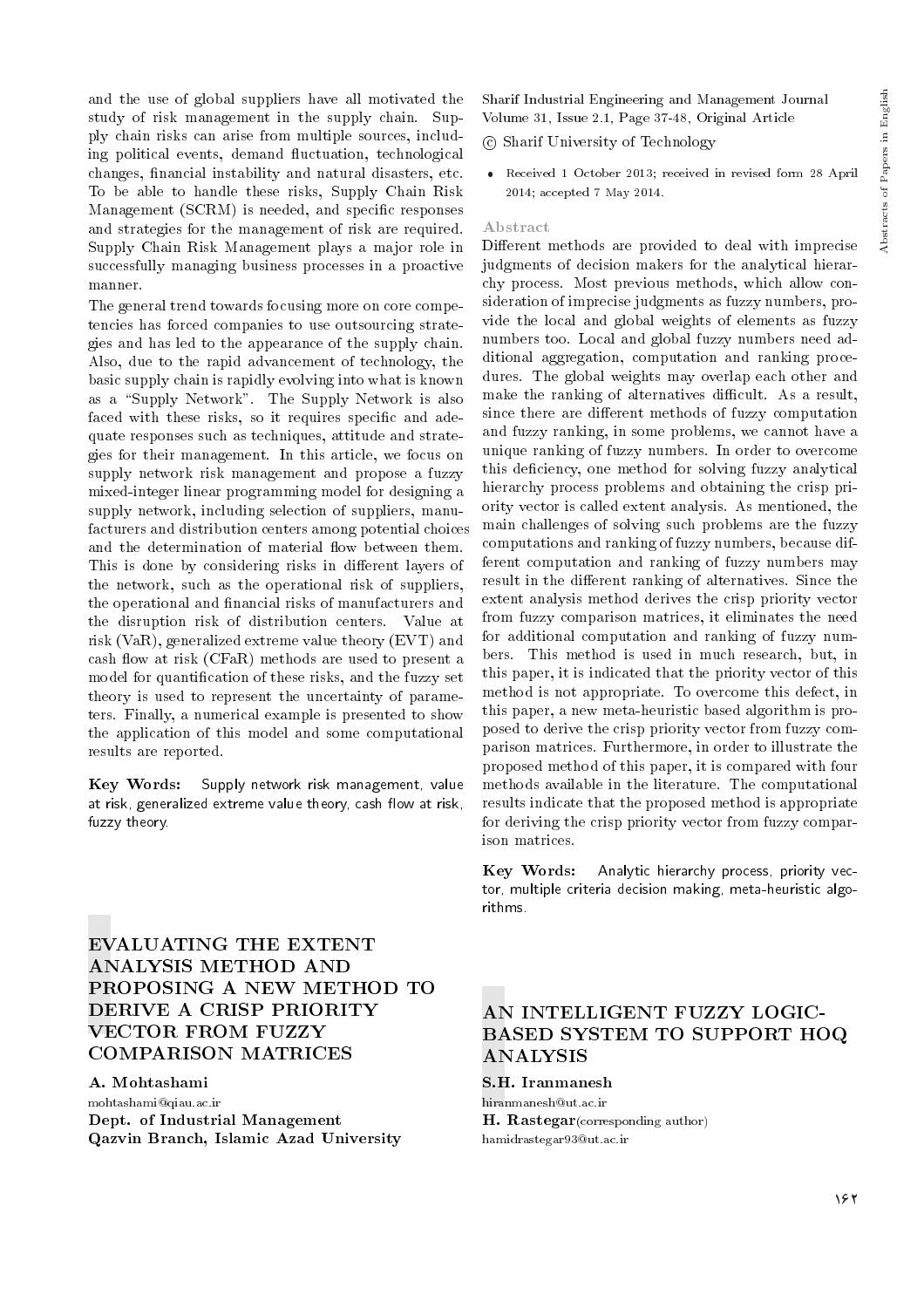A simulated annealing (SA) algorithm was developed and tuned for solving the proposed models in largescaled instances. The developed algorithm was implemented using randomly generated problems with different sizes. Comparisons between results of the solution algorithm and an exact solution approach show the efficiency of the proposed solution algorithm.

Key Words: Hierarchical maximal covering, referral, cooperative covering, allocation, simulated annealing.

# A FUZZY MULTI-OBJECTIVE LOGISTICS MODEL FOR RELIEF DISTRIBUTION AND VICTIM EVACUATION DURING DISASTER **OCCURRENCE**

A. Bozorgi-Amiri(corresponding author) alibozorgi@ut.ac.ir Dept. of Industrial and Systems Engineering University of Tehran S. A. Fattahi armin.fattahi@yahoo.com

Dept. of Industrial Engineering Tafresh University

Sharif Industrial Engineering and Management Journal Volume 31, Issue 2.1, Page 15-23, Original Article

c Sharif University of Technology

 Received 18 August 2013; received in revised form 14 February 2014; accepted 19 May 2014.

#### Abstract

Natural disasters are highly likely to lead to severe problems, including extensive human misery and physical loss or damage. In order to primarily reduce loss of human life, it is vital to respond quickly to natural disasters. One stage of disaster relief operations is in dealing with disaster response, an aspect of which is logistics. Both the distribution of disaster relief to the affected areas and the evacuation process of injured victims to temporary medical facilities are major activities in disaster relief logistics in the disaster response phase. The predictive analysis of natural disasters and their consequences is challenging because of uncertainties and incomplete data. The signicance of accounting for uncertainty in the context of disaster relief logistics stimulates an interest in developing appropriate decision making tools to cope with uncertain and imprecise parameters in relief logistics design.

This paper proposes a multi-objective, multi-mode, fuzzy mathematical programming model under the inherent

uncertainty of input data in such a problem. The proposed model integrates strategic planning, such as the location of relief distribution centers, with tactical support decisions, i.e., the quantity of flow between facilities to avoid separate decision-making processes between strategic and tactical levels. Furthermore, the model considers the determination of the location of temporary medical facilities after natural disaster occurrences. In our approach, not only demands, but also supplies and the cost of transportation, are considered as the fuzzy parameters. According to recent studies, the performance of relief operations is measured based on total cost and demand satisfaction levels. Therefore, our multi-objective model contains: (i) minimization of the sum of the setup cost, transportation costs, vehicle assignment costs and shortage costs; (ii) maximization of serving injured people. To solve the proposed fuzzy multi-objective optimization model, an interactive fuzzy solution approach, based on the epsilonconstraint method, is proposed, because of its capability of measuring and adjusting the satisfaction levels of each objective function explicitly. A case study is used to demonstrate the signicance and applicability of the developed fuzzy optimization model, as well as the usefulness of the proposed solution approach.

Key Words: Disaster relief logistics, relief distribution, victim evacuation, fuzzy multi-objective optimization, uncertainty.

# SUPPLY NETWORK PLANNING CONSIDERING RISK

#### M. Mehrali

m mehrali@sina.kntu.ac.ir A. Aaghaie(corresponding author) aaghaie@kntu.ac.ir M. Setak

setak@kntu.ac.ir Dept. of Industrial Engineering K.N. Toosi University of Technology

Sharif Industrial Engineering and Management Journal Volume 31, Issue 2.1, Page 25-35, Original Article

- c Sharif University of Technology
- Received 14 September 2013; received in revised form 4 May 2014; accepted 21 June 2014.

#### Abstract

The risk thematic is not a new concept but a recent and growing subject in supply chain management. Global competition, the increasing complexity of the supply chain, the continuous search for competitive advantage